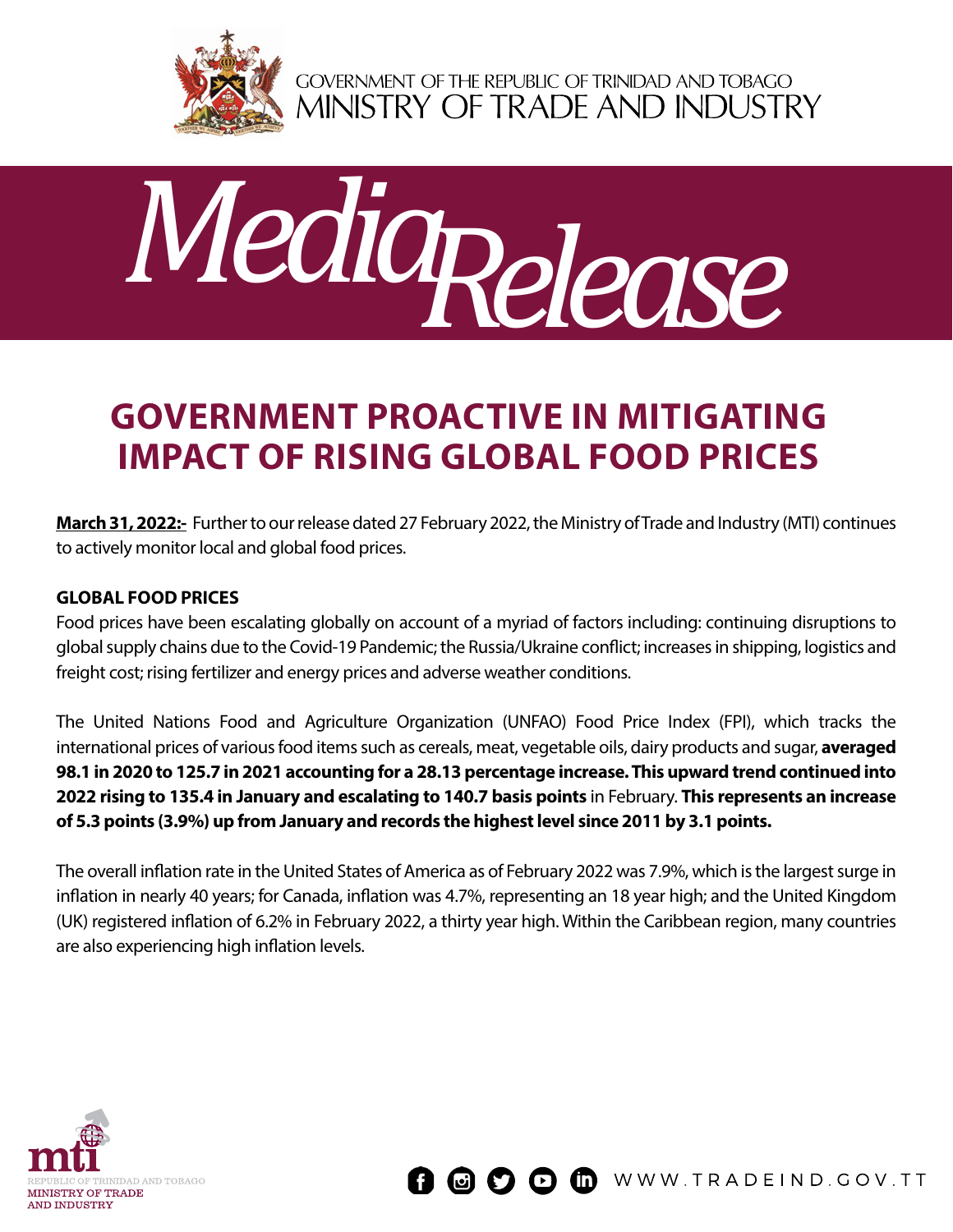According to the Central Bank of Trinidad and Tobago in its March 25, 2022 Monetary Policy Announcement, headline inflation domestically stood at 3.8 per cent (year-on-year) in January 2022 compared with 3.9 per cent in October 2021. **Food inflation eased to 6.6 per cent from 7.6 per cent in October, partly due to the zero-rating of Value Added Tax on additional food items from November 2021.** Core inflation (which excludes food items) remained steady at around 3 per cent. Indications are, however, that imported inflation will continue to push up local prices of food and other items in coming months.

The Consumer Affairs Division (CAD) of the MTI has undertaken a comprehensive assessment of the 2020 (precovid) - 2022 prices associated with approximately one hundred and eighteen (118) items which form part of the basket of goods of basic food items and have estimated that **over the last two years the average increases in prices have been approximately 9.7%.**

The Caribbean Millers Association on 25 March 2022 has noted that due to global factors, the cost of producing flour in the Region has significantly been impacted as the price of raw materials has increased by over 40%. It is to be noted that the increase in wheat prices will have a domino effect on the price of grain, feed, poultry and dairy products. Both local flour production houses are in receipt of stock with further shipments (at increases prices) due to arrive. These businesses will consider in the next few months whether price increases may be necessary.

The CAD has estimated that locally the price of flour increased by 16% over the period February 2020-February 2022. Other items which increased during this period locally include vegetable and soya oil (42%); corn beef (40%); poultry (29%); infant formula (26%); milk (20%); red beans (16%); salted fish (15%); rice (13%); and granulated sugar  $(11\%)$ .

The following food items remained constant during this period, powered milk, biscuits, tea bags, mauby, baked beans, mayonnaise, dried pigeon peas, channa and salt while some items declined such as condensed milk (-8%); orange drink (-8%); green pigeon peas (-8%); peanut butter (-7%); brown sugar (-6.5); onions (-5%); ketchup (-5%); tuna (-5%); potatoes (-4%); locally produced corn flakes (-5%); coconut oil (-4%).

#### **Government Action**

Government has been working proactively to monitor and address rising food prices and has implemented the following measures to address rising prices:

# *1. Zero-Rating of Basic Food Items*

VAT was removed on an expanded list of food items as announced in the Fiscal 2022 National Budget Presentation which included: vegetable/soya bean oil; olive oil; coconut oil; canola oil; ghee; peanut butter; black pepper and other spices; cereals; condensed milk and milk substitutes; instant and ground coffee; black and green tea; orange and apple juice; bottled water; seasoned meat and pig tail; canned sausages, tuna, mackerel, peas, beans, corn and mixed vegetables; mayonnaise, ketchup, roti skin, packaged soups, soya chunks and minced; ground dhal; cheese slices; table butter; ham and turkey slices; chicken lunchmeats; bologna and biscuits and crackers. These items now form part of the list of items under Schedule 2 (Zero-rating of the Value Added Tax Act) and has brought relief to all consumers. **As stated above, the Central Bank in its March 2022 Monetary Policy Announcement has confirmed the positive impact of this measure in mitigating the full impact of prices increases**.

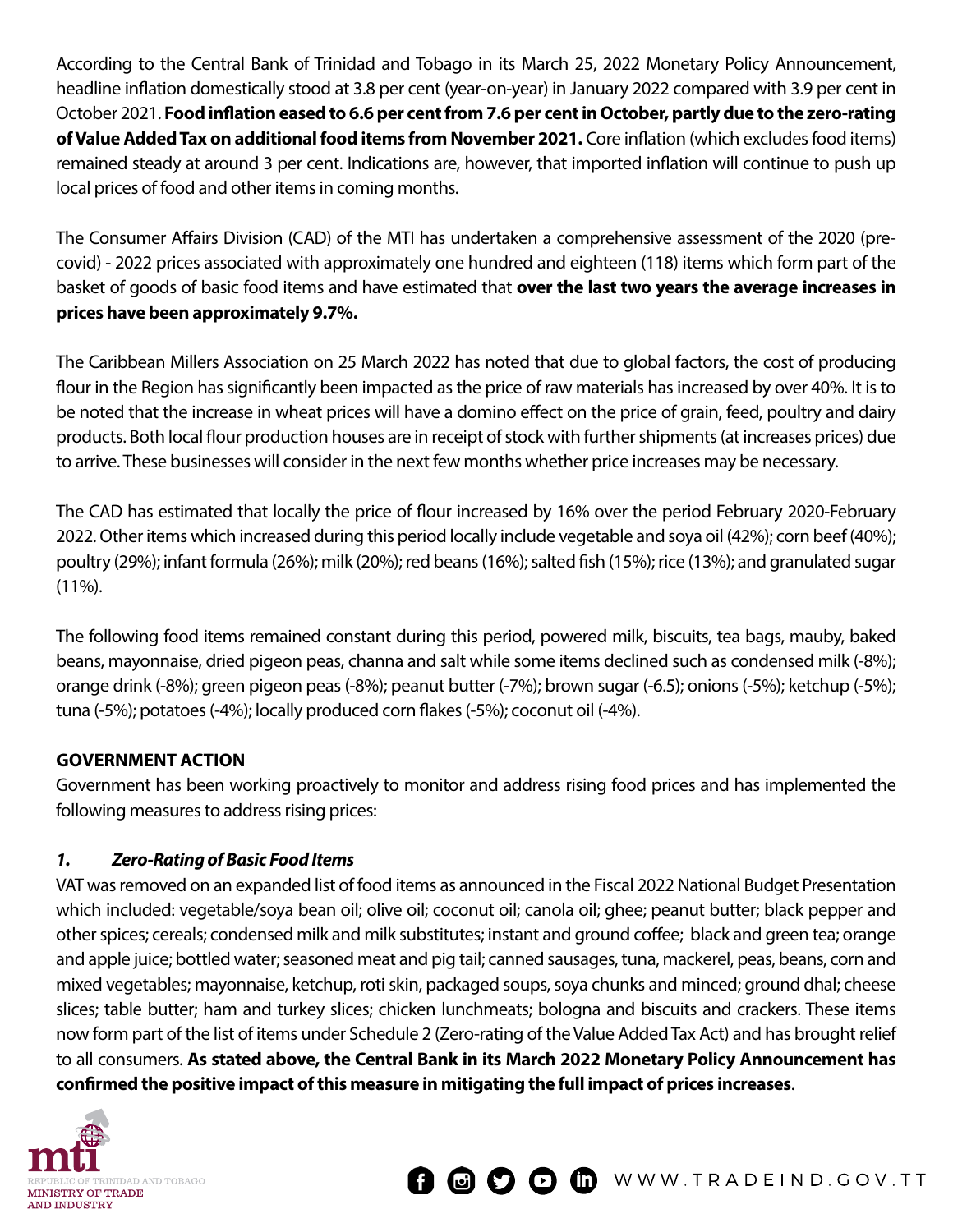#### *2. Suspension of the CET on Basic Food Items*

The Government also pursued the suspension of the Common External Tariff (CET) on a list of over 20 basic food items. These items include salted fish and canned fish, apple juice, cheddar cheese, canned corned beef, milk and cream, refined sugar, preparations for infant use and soybean and other types of oil for cooking. This initiative will help to keep these items affordable for consumers.

## *3. Comprehensive Review of the CET*

Currently Trinidad and Tobago is actively participating in the Region's Comprehensive review of the CET which is aimed at modernizing the regional regime on tariffs to reflect the current realities of national and regional production. Under this initiative it is expected that tariffs will be adjusted to reflect the measures being implemented at both the national and regional levels to support food security and regional industrial policies including those related to the agriculture and agro-processing sectors to the ultimate benefit of consumers and the economy.

### *4. Increased Supply of Forex via EXIM BANK Ltd*

The Government has increased the supply of foreign exchange under the EXIM BANK to address the financing constraints faced by manufacturers and importers. An accumulated disbursement of US\$650 million has been made available under two (2) facilities namely, the FOREX Facility for Manufacturers and the Forex Allocation System (FAS) for the importation of raw materials, basic food items and essential goods.

### *5. Agriculture Stimulus Package*

The Government is committed to boosting agriculture output in Trinidad and Tobago. To this end, the Government is currently implementing a \$500 million Agriculture Stimulus Package. Funding from the Programme will support the rapid expansion in production and marketing of selected high-demand commodities with short production cycles such as vegetables.

# *6. Strengthening Linkages between Industry and Agriculture*

Linkages are also being strengthened to promote greater synergies between industry and the domestic Agriculture sector. A working group inclusive of the Ministry of Trade and Industry (MTI), the Trinidad and Tobago Manufacturers' Association (TTMA), the Ministry of Agriculture, Land and Fisheries (MALF) and the National Agricultural and Marketing Development Corporation (NAMDEVCO) has been established to collaborate towards build supply chain linkages between manufacturers and the Agricultural sector.

# *7. Food Price Monitoring Mechanism*

The Consumer Affairs Division (CAD) of the Ministry of Trade and Industry (MTI) also has an effective mechanism for monitoring prices in Trinidad and Tobago through the conduct of monthly and quarterly price surveys of key retail outlets, namely supermarkets, poultry shops, hardware stores, medicine and pharmaceutical products at pharmacies. These surveys are published in print and social media. The next survey will be published in the weekly newspapers by 03 April 2022.